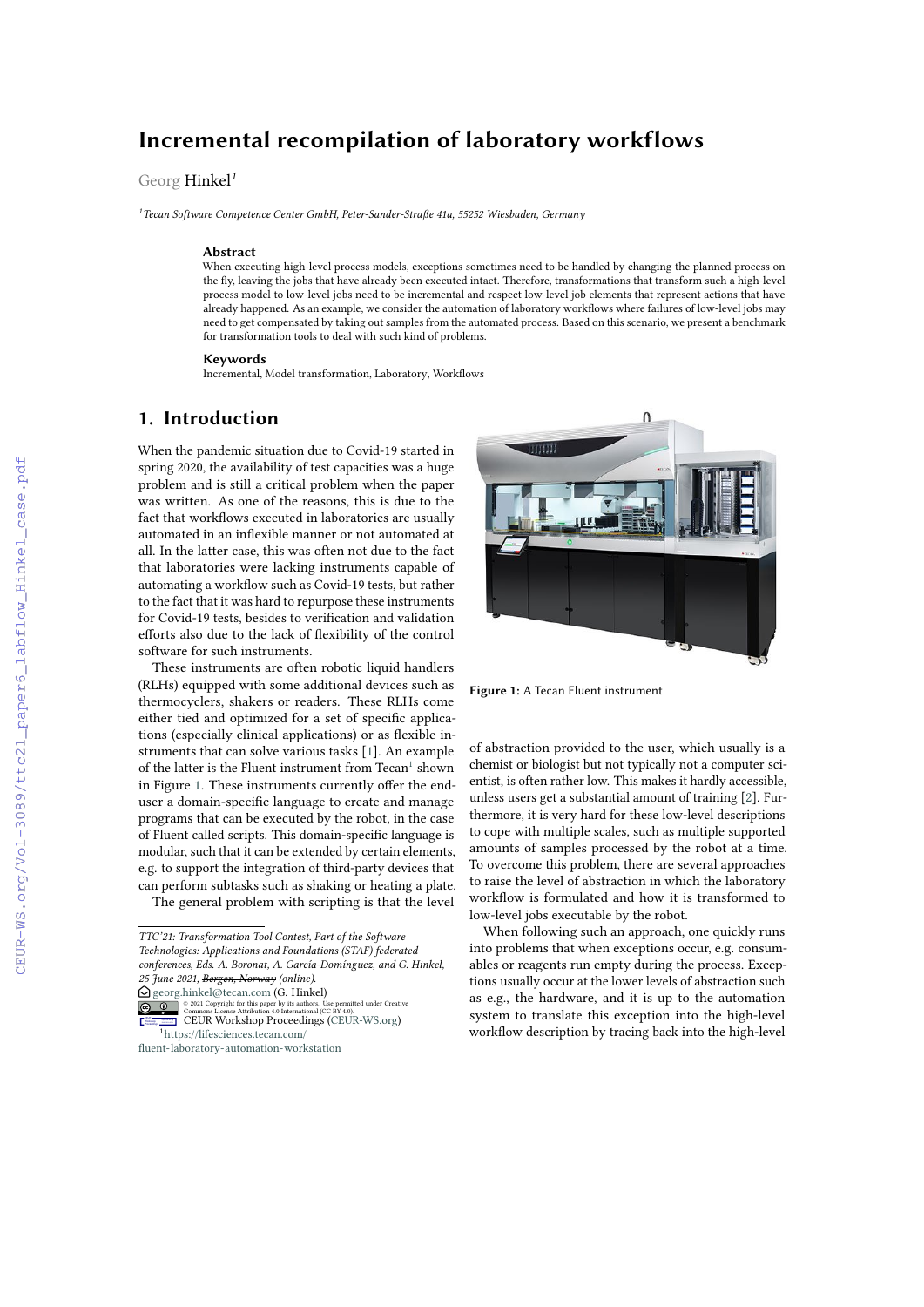description of the process.

RLHs are expected to recover from errors whenever possible, e.g. by asking the user to refill the consumables and continue. Depending on the process, there may be implications on the process, for example because time constraints can no longer be met. In these situations, multiple options exist, depending on both the error and its context. If viable, a solution can be to just retry or to flag the sample that time constraints could not be met. Depending on the length of the pause and the process, this can already mean that the results for these samples are not usable, e.g. because reagents evaporated while the users was refilling consumables. In such cases, one would want to simply skip the processing for the affected samples in order to save consumables and reagents or one wants to abort processing for the samples not yet processed in order to save the sample. Another example are redundant devices that run into failures and one would like to use a different device instead.

Therefore, the automation system needs to do two things, one is to identify the required changes to the high-level process and the second one is to propagate these changes to low-level elements. However, since the error occurred while the workflow was executing, some elements of the low-level model cannot be changed anymore since represent actions performed in the past. It is impossible to undo what the instrument has already done, but it is possible to change what the instrument shall be doing next. Because time constraints are in operation while these changes are propagated, it is also important that the replanning happens fast.

Given the recent advances in incremental model transformation and analysis [\[3,](#page-8-0) [4,](#page-8-1) [5,](#page-8-2) [6,](#page-8-3) [7,](#page-8-4) [8\]](#page-8-5), we believe a viable solution approach would to design the transformation from the high-level process model to low-level execution jobs as an incremental transformation. Ideally, the incrementalization is done implicitly, i.e. without the transformation developer having to adapt the transformation, to support a wide range of changes in the process model. When the transformation would create jobs, it would create them with an initial execution state and then restrict the change propagation to those elements that are still in initial state.

Another way to look at the problem is to understand it as a consistency problem: For each sample and for each part of the input process, there must be a corresponding low-level action element. When such a low-level element fails, the corresponding sample would fail (if there is no alternative recovery). Setting the sample to a failed state would let the consistency mechanism remove all the lowlevel elements that have not been executed yet, ideally reporting those that have been executed as inconsistencies (because they would not have been necessary given that the processing of the corresponding sample failed).

However, in this domain the maintenance of a trace

is important to keep a reference between the high-level process that is executed and the low-level jobs, but this correspondence is not a strict 1:1 relationship. A highlevel protocol step can be traced to multiple low-level jobs, but a single low-level job represents the processing of only a selection of samples. Previous benchmarks for incremental change propagation (cf. Section [6\)](#page-7-0) have concentrated either on cases where there is no trace between input models and output or the correspondence is always strictly 1:1. Hence, it is not clear for a practitioner how such non-trivial correspondences are supported in existing incremental model transformation tooling. Furthermore, it is not clear which incremental transformation approaches are capable of specifying such constraints, i.e. that change propagation of some elements is restricted to some specific states. Therefore, this paper presents a transformation challenge and benchmark how such change propagation systems can be specified and executed in an incremental manner.

The remainder of this paper presents a tool challenge to solve a minimized version of this problem. At first, we describe the challenges that we see in this case in Section [2.](#page-1-0) Section [3](#page-2-0) then describes the case itself. Section [4](#page-4-0) introduces the benchmark framework and Section [5](#page-6-0) briefly explains the reference solution and its deficits. Section [6](#page-7-0) finally sums up the differences to previous benchmarks.

# <span id="page-1-0"></span>**2. Challenges**

In particular, the following aspects of the problem are especially important:

- Because the transformation from high-level process models to low-level execution jobs happens at runtime, the performance of this transformation is important. However, it is sufficient when the jobs are clear when they have to be executed, i.e. it does not matter if the planning is not finished for the entire jobs as long as it is clear what the instrument shall be doing next. *How long does it take for the transformation to return the first low-level element?*
- If a job fails, one needs to identify how the process model needs to be adapted. *How to specify this in an understandable way?*
- Given a change of the process model, one needs to adjust the jobs that need to be performed as quick as possible. *How long does it take?*
- While propagating changes to the low-level jobs, it is tremendously important that the jobs that have been executed already stay in place. *How to make sure that the change propagation does not affect elements representing actions that have happened in the past?*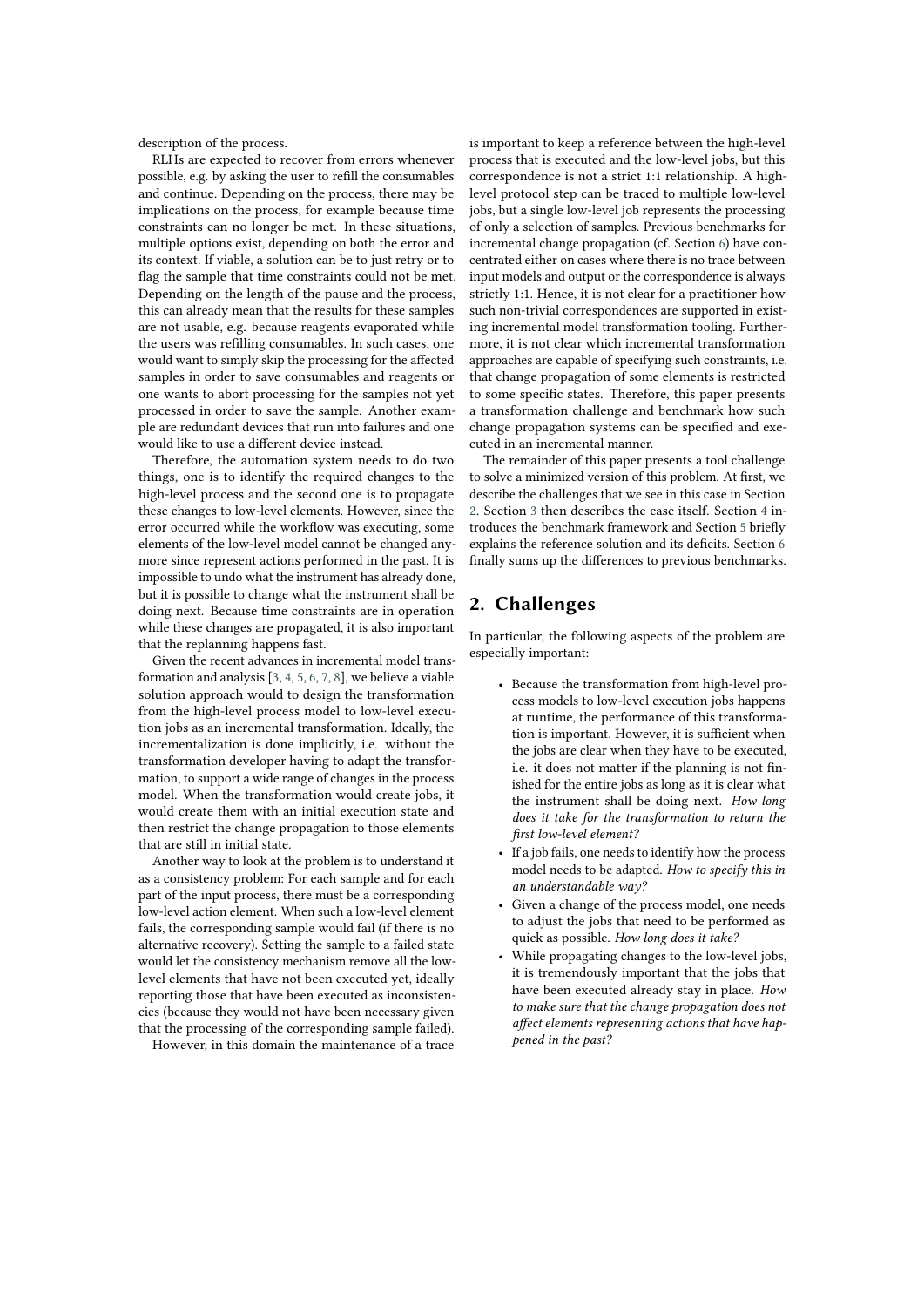<span id="page-2-2"></span>

**Figure 2:** Minimized metamodel of laboratory workflows.

• The support for change propagation should not degrade the understandability of the transformation from the abstract process model to the lowlevel. *What changes are necessary to enable an incremental change propagation?*

We ask all authors of solutions to comment on how their tool copes with the challenges described above.

Similar challenges occur in domains such as smart production where one needs to plan steps according to a general production protocol. Therefore, we aim to address the following general research questions with this benchmark:

- Are non-trivial (i.e. not 1:1) correspondences supported by recent incremental model transformation approaches?
- Is it (still) possible to implicitly derive an incremental change propagation in the presence of non-trivial correspondences?
- If not possible implicitly, what is the required development effort to implement change propagation in the presence of non-trivial correspondences?
- How does the presence of non-trivial correspondences affect performance of incremental model transformations?

# <span id="page-2-0"></span>**3. Case description**

The benchmark uses two metamodels. The first is a highlevel description of laboratory workflows, the second one is a low-level description of liquid handling jobs. In the scope of the benchmark, we omit all layers below

the specification of what an arm should do and we also removed the scheduling problem. Therefore, the transformation is limited to calculate *what* the RLH has to do, but not *when* or *where*.

In the remainder of this section, we present these two metamodels in Sections [3.1](#page-2-1) and [3.2.](#page-3-0) Then, we discuss the transformation rules in Section [3.3](#page-3-1) and the change propagation rules in Section [3.4.](#page-4-1)

### <span id="page-2-1"></span>**3.1. The high-level laboratory process metamodel**

The minimized metamodel of laboratory workflows that we use for the benchmark is shown in Figure [2.](#page-2-2) The central element is a JOBREQUEST that represents to process a range of samples using a given Assay. This assay element represents the actual process. Meanwhile true laboratory workflows often consist of a vast variety of operations, the benchmark only considers four possible process steps, namely distributing sample, adding a reagent, washing or incubating. Each protocol step has an id for the sake of identifying it in the remainder. Further, protocol steps carry links to their previous and next steps in order to ease analysis. Meanwhile most workflows require the replication of samples and also need to include standards such as positive and negative controls, this is also omitted in this simplified model.

Samples are identified by a sample id, which is usually the barcode on the sample. Assays have a name assigned to them. In Figure [2,](#page-2-2) they are contained in a JOBREQUEST to make it easier to work with them, though in practice they usually stand for themselves.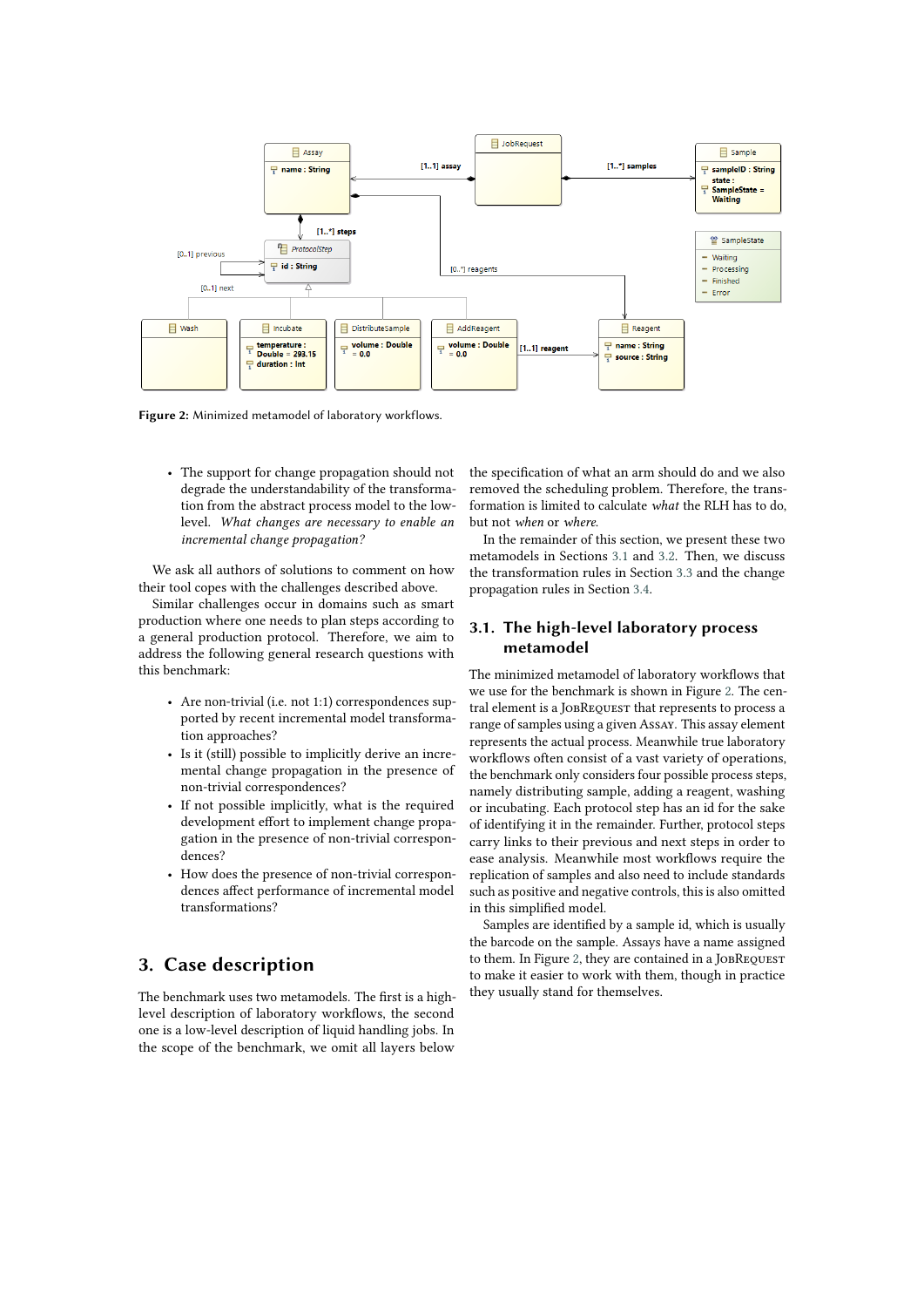

**Figure 3:** Minimized metamodel of liquid handling jobs

### <span id="page-3-0"></span>**3.2. The low-level job metamodel**

The low-level metamodel has a viewpoint that is more concerned with the actual execution of the workflow on a RLH. Here, the execution of the entire process is represented by a JOBCOLLECTION that consist of a series of JOB elements and a list of labware that is needed. Labware means in this context the consumables needed to execute a workflow. The jobs could be LIQUIDTRANSFER, WASH or Incubate elements. For laboratory automation, one often uses microplates for processing, essentially plates with a large number of wells ('holes') that are used as small tubes (see Figure [4\)](#page-5-0). Microplates have a standardized size, but multiple formats with different amounts of wells exist. The probably most common format is a microplate with 96 wells. Tube runners are racks that can host multiple tubes and allow easy loading of an instrument with new tubes. Troughs are simple containers with a relatively large volume (usually 100ml or more) that are used to host reagents.

Each LIQUIDTRANSFER element represents the execution of a liquid transfer command in the RLH. Because RLHs are usually equipped with multiple pipettes, the RLH can pipette multiple cavities of a microplate or tube rack at once. Therefore, a LIQUIDTRANSFER element has up to eight TIPLIQUIDTRANSFER elements that specify which wells the individual tips of the transfer operation should target. It is important that the pipettes of a pipettor usually share the X axis, which means that all source cavity indices of TIPLIQUIDTRANSFER elements inside a LIQUIDTRANSFER elements may only differ by their remainder in the division by 8. Similarly, all target cavity indices must be the same except for the modulo 8. That

is, it is allowed to pipette cavity indices 0 and 1 inside the same element, but not 0 and 8. Liquid can be transferred from and to any kind of labware.

We assume here that a separate device is used for washing that only works with microplates, but washes cavities separately. Therefore, a WASH element carries a list of all cavity indices that should be washed and a reference to the plate that should be washed.

Similarly, an INCUBATE steps works only for microplates, but it always incubates an entire plate, because it is physically difficult to heat only parts of it.

### <span id="page-3-1"></span>**3.3. Transformation rules**

The transformation from the high-level process model to the low-level job model needs to follow these requirements:

- For each JOBREQUEST, a JOBCOLLECTION should be created.
- Samples are processed on microplates but come in tubes stored on racks with 16 tubes called tube runners. Therefore, for each Sample, a cavity of a TubeRunner should be assigned. Further, the transformation needs to store a mapping between a Sample and a combination of a Microplate and a cavity index. The combination of microplate and cavity needs to be unique. At most 96 cavities of a microplate can be used. For tracing, the microplates should be simply numbered with a common prefix. The first microplate should be named *Microplate1* and so on and so forth.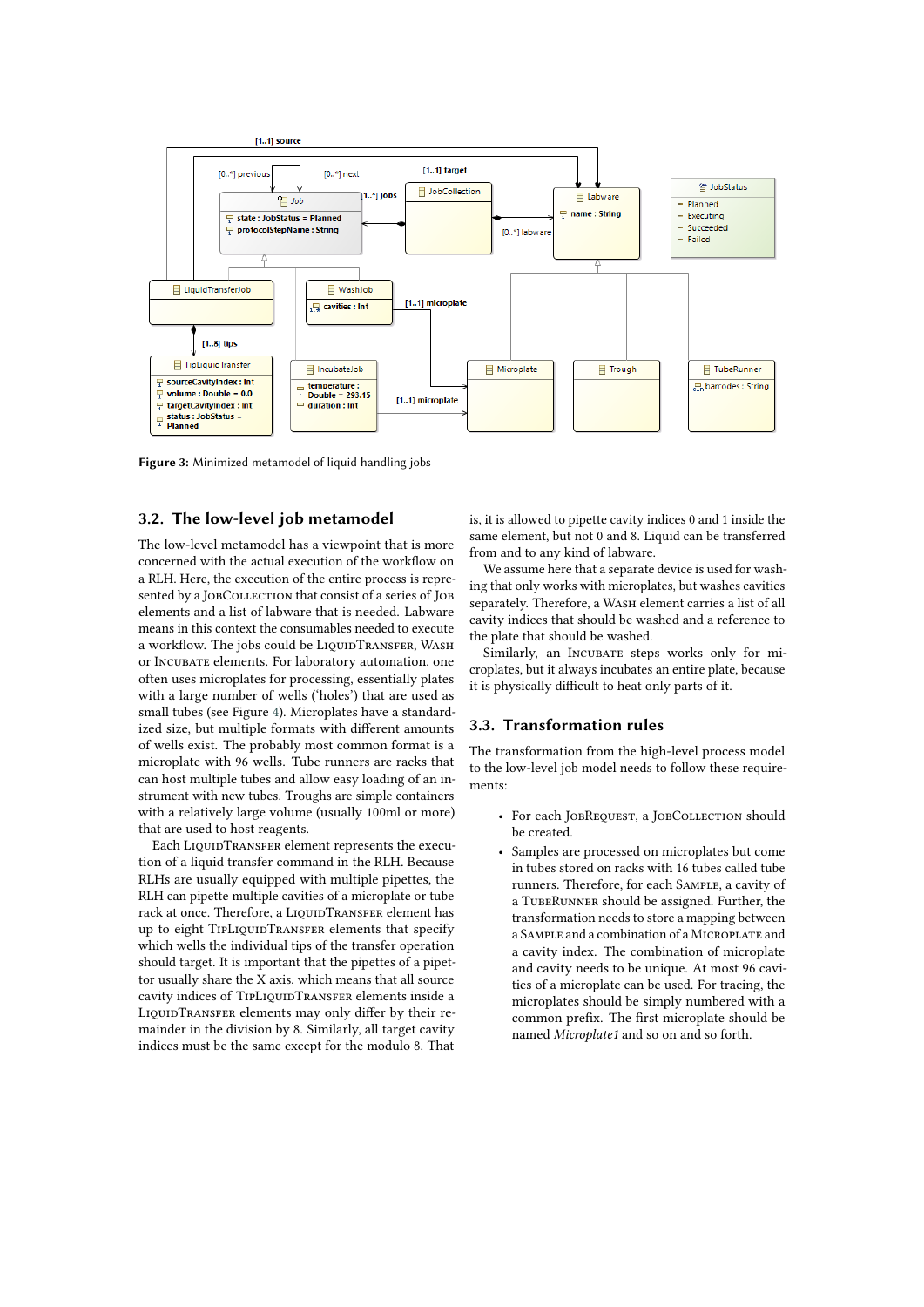- We assume that reagents are stored in troughs. Therefore, for each REAGENT element, there should be a Trough element with the name set to the name of the reagent.
- For each combination of PROTOCOLSTEP and SAMple that is not in the Error state, a Job needs to be added to the JOBCOLLECTION corresponding to the parent JOBREQUEST of the parent Assay as defined per the following rules:
	- **–** For each DistributeSample element, there must be a TIPLIQUIDTRANSFER that represents the transfer of the sample from cavity 0 of the tube containing the sample to the cavity of the assigned microplate. Multiple TIPLIQUIDTRANSFER elements may share the same parent Liquid-Transfer element.
	- **–** For each AddReagent element, there must be a TIPLIQUIDTRANSFER that represents the transfer of reagent to the cavity with the sample, i.e. from cavity 0 of the trough created for the reagent to the cavity and microplate assigned to the sample. Again, multiple TIPLIQUIDTRANSFER elements may share a parent LIQUIDTRANS-FER element if the conditions regarding the cavity indices are met.
	- **–** For each Wash, a WashJob should be created that washes the microplate assigned to the sample and at least the cavity index of the sample. However, the same WASHJOB may be reused for multiple samples provided that the transformation assigns the samples to the same microplate.
	- **–** For each Incubate, an IncubateJob with the same temperature and duration should be created that incubates the microplate assigned to the sample. The same IncubateJob must be reused for the incubation of the same microplate, provided that the transformation assigns them to the same microplate.
	- **–** Each created job must have the name of the protocol step from which it was created.
	- **–** Each created job must reference jobs created for the previous protocol step for the same samples such that the job is scheduled afterwards.
- The transformation should ideally produce the minimum amount of elements, i.e. the LIQUID-TransferJob, WashJob and IncubateJob elements should be shared where this is possible.

### <span id="page-4-1"></span>**3.4. Change propagation rules**

As denoted earlier, there are two change propagations in the benchmark. One is to change the high-level model as reaction to low-level changes and the other change propagation is in the direction vice versa.

The first change propagation will be very simple in the scope of this benchmark. Whenever a Job is failed, all corresponding samples have to change their state to failed as well. If a LIQUIDTRANSFERJOB fails, only those samples using the failed TIPLIQUIDTRANSFER elements have to be set to failed.

The more interesting change propagation is the change propagation in the opposite direction. In the scope of the benchmark, we only consider changes to the state of samples. If a sample changes its state to failed (e.g. as a consequence of a change propagation from the lower level), all jobs created for this sample need to be removed, provided that they are still only planned and no other samples are affected. That is, a WASHJOB or INCUBATEJOB may only be removed if all samples on the corresponding plate are failed.

# <span id="page-4-0"></span>**4. Benchmark**

We provide a benchmark framework that can automatically compile, run and check solutions and generate diagrams to analyze the results. The benchmark framework is based on the Train Benchmark [\[9\]](#page-8-6). The framework as well as metamodels, input models and the reference solution is publicly available online at [https://github.com/](https://github.com/tecan/ttc21incrementalLabWorkflows) [tecan/ttc21incrementalLabWorkflows.](https://github.com/tecan/ttc21incrementalLabWorkflows)

In the remainder of this section, we first describe the phases of the benchmark in Section [4.1,](#page-4-2) then explain how to run it in Section [4.2.](#page-5-1) Next, we introduce the input models in Section [4.3.](#page-5-2) Section [4.4](#page-5-3) explains the correctness checks and Section [4.5](#page-6-1) introduces the evaluation criteria for solutions. Section [6](#page-9-0) then explains the procedure to add a solution to the benchmark.

### <span id="page-4-2"></span>**4.1. Phases**

The benchmark is divided into the following phases:

- 1. **Initialization**: Loading the transformation and metamodels
- 2. **Load**: Loading the input models
- 3. **Initial**: Creating the initial JOBCOLLECTION
- 4. **Update**: Reading changes to job executions and propagate

The last step is performed repeatedly 20 times. The benchmark seeks to compare execution times for all of the phases. For the last step, any efforts necessary for parsing and loading the changes can be excluded from the time measurements.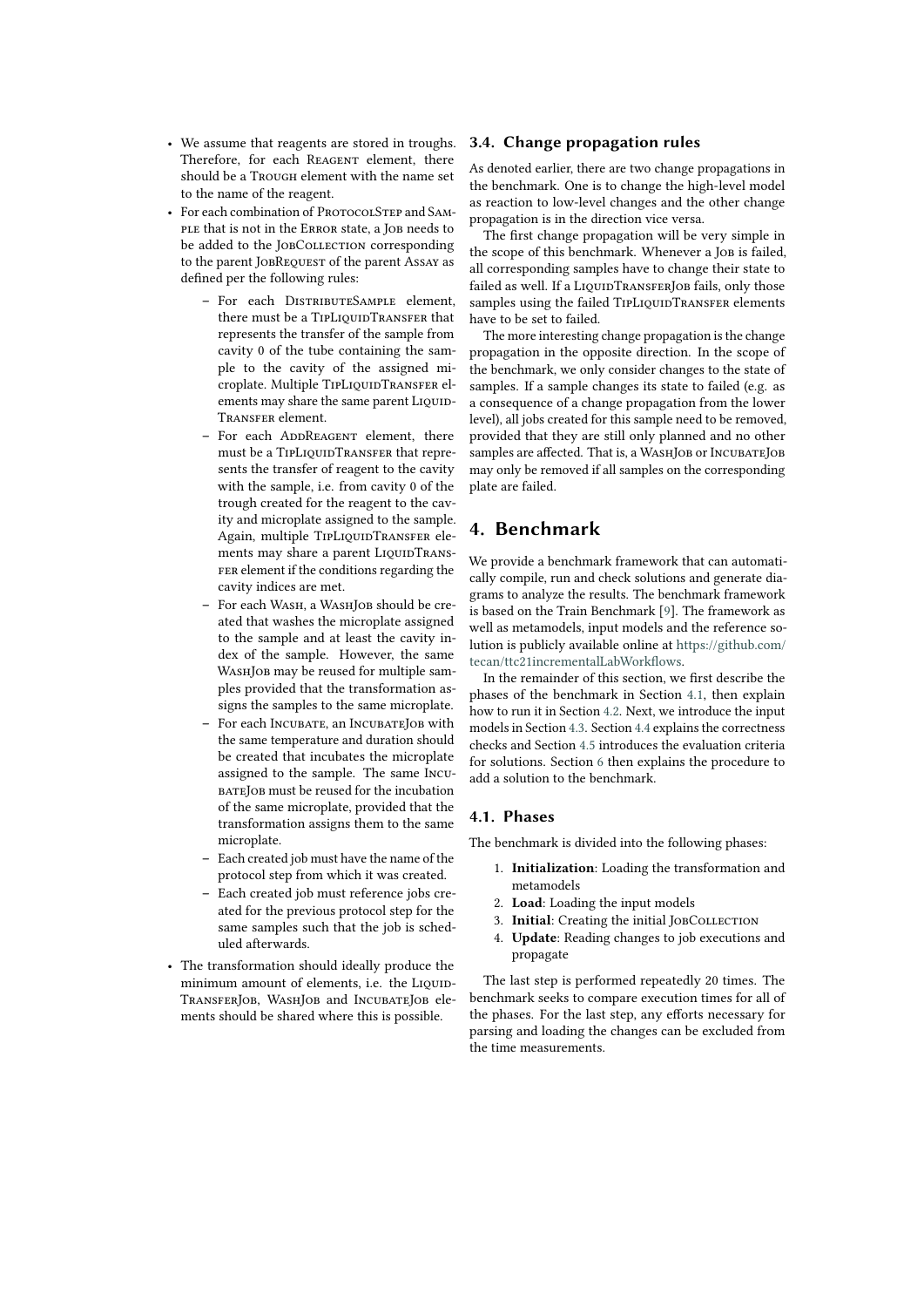#### <span id="page-5-1"></span>**4.2. Running the benchmark**

The benchmark framework only requires Python 2.7 or above and R to be installed. R is required to create diagrams for the benchmark results. Furthermore, the solutions may imply additional frameworks. We would ask solution authors to explicitly note dependencies to additional frameworks necessary to run their solutions.

If all prerequisites are fulfilled, the benchmark can be run using Python with the command python scripts/run.py. Additional command-line options can be queried using the option –help.

```
1 \mid \{\begin{bmatrix} 2 \\ 3 \end{bmatrix} "Tools": ["Reference"],<br>3
                     "Scenarios": [
 \begin{array}{c} 4 \\ 5 \\ 6 \\ 7 \end{array}"Name": "test",
                           "Models": ["minimal"]
  \begin{array}{c} 7 \\ 8 \\ 9 \end{array} \begin{array}{c} \begin{array}{c} 3 \\ 1 \\ 1 \end{array} \begin{array}{c} \text{S} \\ \text{S} \\ \text{R} \\ \text{R} \end{array}'Sequences": 20,
\begin{array}{c|c} 9 \\ 10 \end{array} "Runs": 5,<br>Timeout":
                    "Timeout": 6000
11
```
Listing 1: A minimal benchmark configuration

The benchmark framework can be configured using JSON configuration files. A minimal test configuration is depicted in Listing [1.](#page-5-4) When creating a new solution, we highly recommend to overwrite the contents of this configuration file locally. In the configuration from Listing [1,](#page-5-4) only the test scenario with just one minimal model is executed, using only the solution in Reference 5 times.

#### <span id="page-5-2"></span>**4.3. Input Models**

As inputs, we use models of a very abstract Elisa (**E**nzyme**l**inked **I**mmuno**s**orbent **A**ssay) workflows. These workflows are generally used to detect antibodies, for example to proof that a patient has experienced a Covid-19 infection or has been vaccinated. For this, we assume that we have access to microplates that are already prepared with Covid antigens at the bottom of the wells. Then, we add the sample. After an incubation period, antibodies against Covid-19 in the sample, if any, will bind to the antigens at the bottom of the well. Then, the plate is washed (in order to get rid of other antibodies) and a conjugate is added. In a second incubation step, special marked antibodies bind to the Covid-19 antibodies, if any. Afterwards, the plate is washed again and a substrate is added that reacts with the marked antibodies and, after another incubation period, results in a color reaction.

The result is a plate where some cavities are colored while others are not, as illustrated in Figure [4.](#page-5-0) Such a plate can be read by an absorbance reader, which the limited process model does not support. In such an image, the color correlates with the amount of antibodies present in the sample.

<span id="page-5-0"></span>

**Figure 4:** Example result of an Elisa process

In the scope of the benchmark, we always use the same assay, but vary the number of samples or work with duplicates of the assay. That is, the benchmark has a sequence of models with increasing number of samples but the same assay or an increasing number of steps in the assay (by replicating the steps) and a constant number of samples. There are multiple change sequences that scale the assay or the number of samples, with or without new samples on the fly.

To specify changes in the low-level job model, we use text files that specify these jobs in terms of the high-level model. Each line of these text files corresponds to one state change of one job. The lines are in the format <ProtocolStepName>\_<Plate>\_<State> where state is either <sup>S</sup> for success or <sup>F</sup> for a failure (we skip the executing state). These status lines have been generated independently from an actual solution and thus, they include also status changes of jobs for samples that would have to be set to a failed state due to a previous failure. In case of a liquid transfer, there are 96 states, indicating the success state for each cavity, independently of whether this cavity is used or not.

However, changes may also affect the samples, i.e. new samples may be added dynamically. This is indicated by a line in the format NewSample\_<SampleId>.

As stated above, the time needed to calculate the job elements that are actually affected by these changes should be excluded from the time measurements, but the actual change propagation should be included.

The high-level process models are available in EMF format, but can be made available in other formats as well, upon request.

#### <span id="page-5-3"></span>**4.4. Correctness checks**

The benchmark framework performs the following correctness checks after the initial transformation and after each update: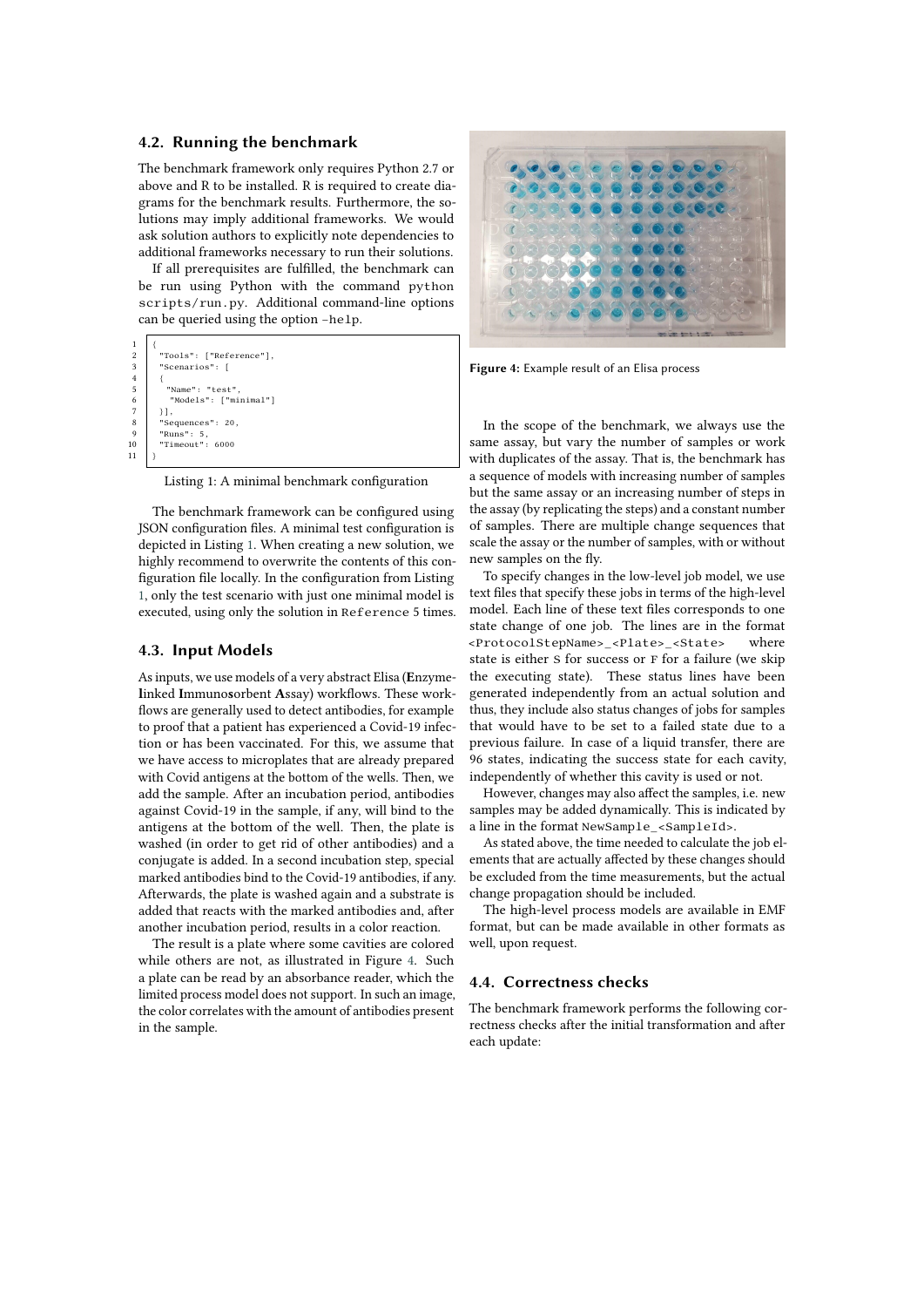- It checks that only the step names of input model elements are used.
- It checks that no liquid transfer is made into the  $\,$   $_{3}$ same cavity of the same labware and the same protocol name.
- It checks that no cavity index greater or equal to 96 is used.
- For the initial execution, the requirement that only the minimal amount of jobs are used is a must and the benchmark framework checks the number of elements.

### <span id="page-6-1"></span>**4.5. Evaluation criteria**

The solutions are evaluated along the following criteria:

- Correctness
- Understandability
- Conciseness
- Number of successful samples
- Number of elements in the low-level model
- Execution time

Because the solutions have some degrees of freedom with regard to the low-level jobs they produce, the result models cannot be tested for equality directly. Instead, the benchmark framework performs the following checks:

- The protocol step names must be the names of actual protocol steps.
- The target wells of TIPLIQUIDTRANSFER elements are between 0 and including 95.
- The same well is not pipetted into multiple times.

The understandability of the solutions will be evaluated by a poll during the TTC event. To evaluate the conciseness, we ask every solution to note on the lines of code of their solution. This shall include the model transformation and glue code to actually run the benchmark. Code to convert the change sequence or code generated from the metamodels can be excluded. For any graphical part of the specification, we ask to count the lines of code in a  $HUTN^2$  $HUTN^2$  notation of the underlying model.

The number of elements is collected from the check application and does not have to be calculated by the solutions. Similarly, the number of successful samples is calculated by the benchmark framework. For that, the benchmark framework calculates all cavities where no liquid transfers into the cavity failed and no incubation or wash of the corresponding plate failed.

For the execution time, the benchmark framework calculates the means for each phase per change sequence, tool and phase. We are particularly interested in the incremental change propagation phase, i.e., the *Update* phase.

```
1 from sample in samples
                       2 let location = locationRepository.LocateSampleProcessing(
 sample )<br>3 group (sample, location) by (location.Plate, location.
              Cavity / 8) into transferChunk
      4 select TraceAll( AddTips( new LiquidTransferJob
 5 \mid \{ProtocolStepName = Id,
 7 Source = locationRepository.LocateReagent( Reagent ),
8 Target = transferChunk.Key.Plate
9 }, transferChunk.Select(l => l.location.Cavity) ),
10 trace, transferChunk.Select(g => g.sample));
```


# <span id="page-6-0"></span>**5. Reference solution**

The repository also contains a reference implementation that mimics how this kind of functionality would be implemented using standard object-oriented code. That is, it uses NMF [\[10\]](#page-8-7) for the model representation but processes the models using the generated model API using only functionality offered by the .NET Framework. For this, we extended the model classes with a separate interface as needed for the transformation and created separated dedicated interfaces for tracing, which is done manually. The following trace links are created:

- For each sample, we store the tube runner and the tube index where the sample comes into the system and the microplate and cavity where it is processed. These trace links are created in both directions, such that we can also trace a microplate cavity back to a sample.
- For each job, we trace which samples it processes, both forwards and backwards, such that we can identify the jobs for a sample and the samples processed by a job.
- For each reagent, we trace the trough in which the reagent is placed.

Essentially, the reference solution calculates the required jobs for a number of input samples separately through queries. As an example, the query for creating the liquid transfers for a ADDREAGENT element is depicted in Listing [2.](#page-6-3)

In this listing, we first obtain the processing location for each sample, group them by plate and row and create a liquid transfer job for each group, adding the tip indices and trace links in separate methods not shown in the listing. Similar queries exist also for the other high-level elements.

When changes of the high-level process model need to be propagated, the solution calculates the samples that are affected by the failures following the trace links. For LiquidTransferJobs, this is depicted in Listing [3.](#page-7-1)

<span id="page-6-2"></span><sup>2</sup><https://www.omg.org/spec/HUTN/>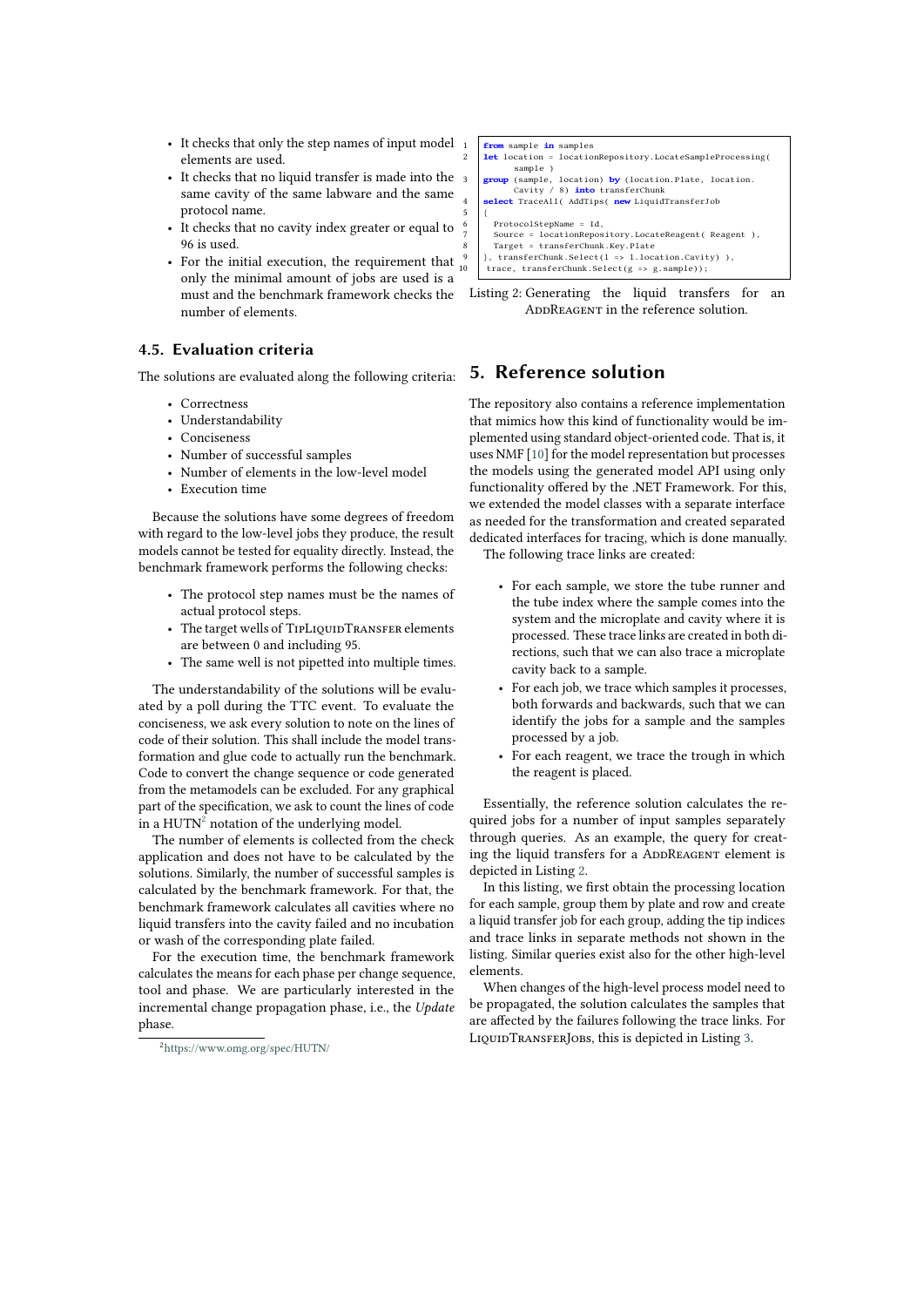<span id="page-7-1"></span>

<span id="page-7-2"></span>; 12 tip?.Delete();  $\begin{array}{c|c}\n 13 \\
 14\n \end{array}$  $\frac{13}{14}$ 15 } 16 }

Listing 4: Change propagation implementation of the reference solution

Once the failed samples are identified, the reference solution removes the trace link to jobs. If a job or tip transfer does not have a referenced sample any more, it gets deleted. This is depicted in Listing [4.](#page-7-2)

We believe that the usage of the query syntax makes the reference solution actually not too bad from a readability perspective and given the fact that it is implemented in plain C#, we assume it also has a good performance. Still, the reference solution has multiple problems:

- The high-level process model elements have an explicit knowledge about their transformation to low-level job elements and in the other direction, the low-level job elements have an explicit knowledge about which samples they are processing. This is good enough for a quick solution, but normally undesirable as the high-level model is also used in other contexts such as an editor.
- Because the tracing is done manually, it is only done on selected points. If the transformation becomes more complex, this leads to additional overhead as more trace links will become necessary.
- The change propagation is done manually, which means that only selected types of changes are actually supported. However, it is very difficult to exclude certain types of changes because there is usually still some scenario in which every part

of the input changes. For example, in the scope of the benchmark, we considered the assay steps constant, but these may also change when some parts of the analysis could still be performed even if other parts are no longer possible (e.g. because reagents have run empty).

The change propagation rules are repetitive and duplicated while ideally, they could all be summarized in the fact that Job elements should only be present either if they have already started or as long as any of the samples they process is not failed. In the reference solution, this abstract problem is encoded for each element separately and both for the high-level and the low-level model elements separately, leading to a threat of inconsistency problems.

Given the advances in model transformation, especially in incremental change propagation, we think that the problem could be solved in a better way.

### <span id="page-7-0"></span>**6. Related work**

There have been many benchmarks of incremental or bidirectional model processing tools, often originating at the Transformation Tool Contest (TTC). These benchmarks differ from the incremental workflows benchmark presented in this paper mainly by the relationship between input models and output models.

The *Train Benchmark* [\[9\]](#page-8-6) benchmarks the incremental update performance of solutions for queries on a railway network that detected semantic errors. The benchmark included queries of different complexity targeted at evaluating the incremental pattern matching performance. The change sequences applied were plainly the model update operations to fix the semantic errors detected. Similarly, the *Social Media Benchmark* [\[11\]](#page-8-8) also aims to benchmark incremental query performance, but on a different domain, with a query that integrated graph algorithms in order to evaluate the integration of custom dynamic algorithms and with change sequences independent from the queries. Both of these benchmarks target plain queries where the structure of the result is completely different than the structure of the input models or not present at all (the result of the social media benchmark is just a set of three pointers to model elements).

In contrast, the *Families to Persons Benchmark* [\[12\]](#page-8-9) considers a simple bidirectional transformation scenario where input model and output model represent the same information, though according to different metamodels. There is always a clear 1:1 relationship between model elements of either side. The benchmark is thus rather targeted at evaluating and comparing the approaches to support bidirectional transformations. The benchmark does consider incremental updates of the models, but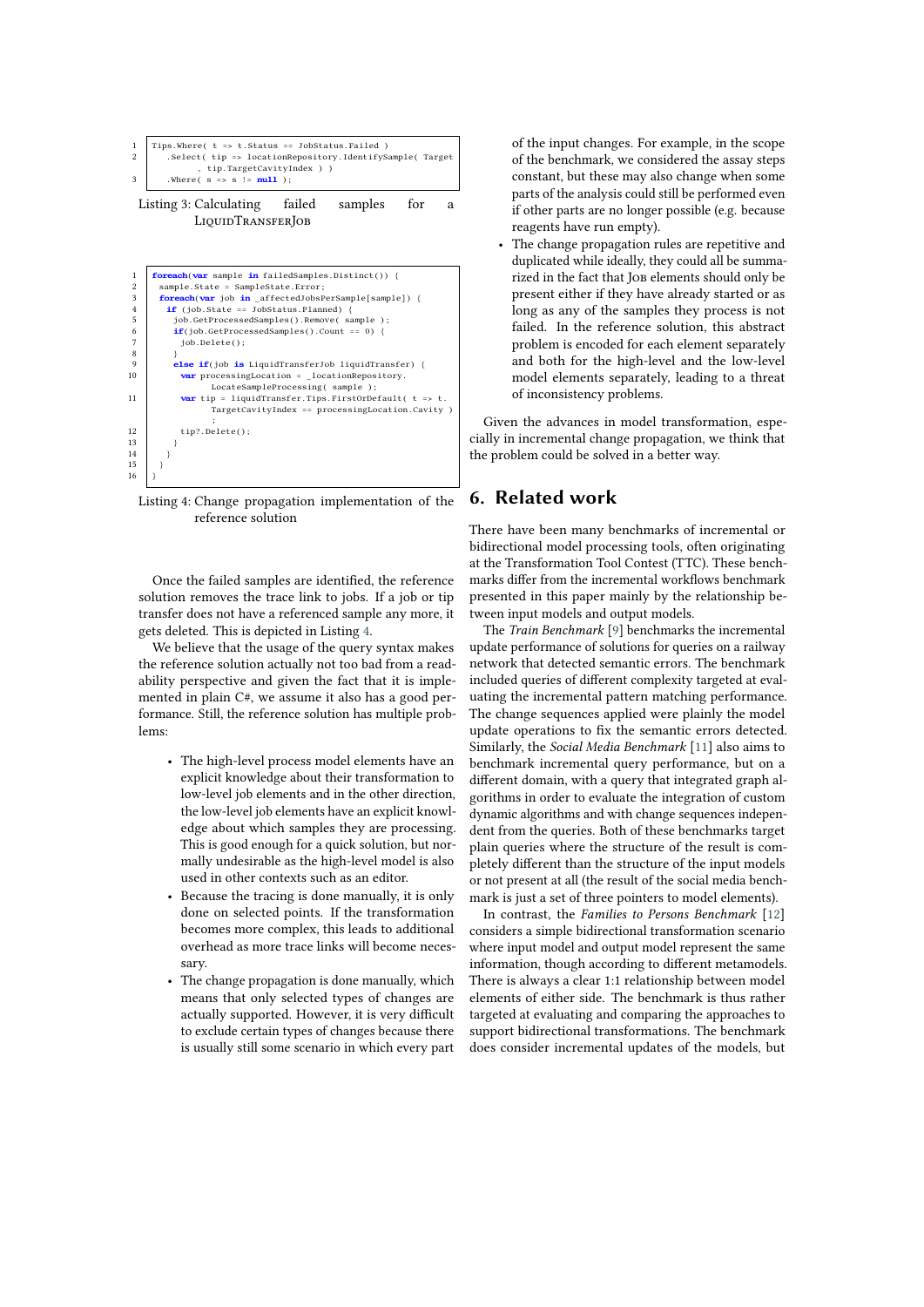due to the 1:1 mapping, the required efforts to propagate these changes are rather simple and clear.

The *Smart Grid Benchmark* [\[13\]](#page-8-10) considers queries that merge elements from two models into a view that combines information from both input models. Still, there is a clear 1:1 mapping between tuples of elements of both input models and the output model.

In the *Java Refactoring Benchmark* [\[14\]](#page-8-11), the task was to extract a simplified refactoring model from a Java code model, then apply refactorings at the simplified model and put back the resulting changes to the Java model. Because the refactoring model featured model elements representing all methods with the same name regardless of declaring class, this transformation also has a more complex mapping than 1:1 relationships. However, the correspondences are not bounded. Furthermore, this benchmark is not equipped with a framework targeting incremental update performance.

## **References**

- [1] F. Kong, L. Yuan, Y. F. Zheng, W. Chen, Automatic liquid handling for life science: a critical review of the current state of the art, Journal of laboratory automation 17 (2012) 169–185.
- [2] M. Li, Wanted: special-purpose robots automating life science wet lab workflows, Future science OA 1 (2015).
- <span id="page-8-0"></span>[3] D. Hearnden, M. Lawley, K. Raymond, Incremental model transformation for the evolution of model-driven systems, in: Model Driven Engineering Languages and Systems, 9th International Conference, MoDELS 2006, Genova, Italy, October 1-6, 2006, Proceedings, volume 4199 of *Lecture Notes in Computer Science*, Springer, 2006, pp. 321–335. URL: [https://doi.org/10.1007/11880240\\_23.](https://doi.org/10.1007/11880240_23) doi:[10.1007/11880240\\\_23](http://dx.doi.org/10.1007/11880240_23).
- <span id="page-8-1"></span>[4] D. Varró, G. Bergmann, Á. Hegedüs, Á. Horváth, I. Ráth, Z. Ujhelyi, Road to a reactive and incremental model transformation platform: three generations of the VIATRA framework, Softw. Syst. Model. 15 (2016) 609–629. URL: [https://](https://doi.org/10.1007/s10270-016-0530-4) [doi.org/10.1007/s10270-016-0530-4.](https://doi.org/10.1007/s10270-016-0530-4) doi:[10.1007/](http://dx.doi.org/10.1007/s10270-016-0530-4) [s10270-016-0530-4](http://dx.doi.org/10.1007/s10270-016-0530-4).
- <span id="page-8-2"></span>[5] A. Anjorin, E. Yigitbas, E. Leblebici, A. Schürr, M. Lauder, M. Witte, Description languages for consistency management scenarios based on examples from the industry automation domain, Art Sci. Eng. Program. 2 (2018) 7. URL: [https://doi.](https://doi.org/10.22152/programming-journal.org/2018/2/7) [org/10.22152/programming-journal.org/2018/2/7.](https://doi.org/10.22152/programming-journal.org/2018/2/7) doi:[10.22152/programming-journal.org/](http://dx.doi.org/10.22152/programming-journal.org/2018/2/7) [2018/2/7](http://dx.doi.org/10.22152/programming-journal.org/2018/2/7).
- <span id="page-8-3"></span>[6] G. Hinkel, R. Heinrich, R. H. Reussner, An extensible approach to implicit incremental model

analyses, Softw. Syst. Model. 18 (2019) 3151–3187. URL: [https://doi.org/10.1007/s10270-019-00719-y.](https://doi.org/10.1007/s10270-019-00719-y) doi:[10.1007/s10270-019-00719-y](http://dx.doi.org/10.1007/s10270-019-00719-y).

- <span id="page-8-4"></span>[7] G. Hinkel, E. Burger, Change propagation and bidirectionality in internal transformation dsls, Softw. Syst. Model. 18 (2019) 249–278. URL: [https://](https://doi.org/10.1007/s10270-017-0617-6) [doi.org/10.1007/s10270-017-0617-6.](https://doi.org/10.1007/s10270-017-0617-6) doi:[10.1007/](http://dx.doi.org/10.1007/s10270-017-0617-6) [s10270-017-0617-6](http://dx.doi.org/10.1007/s10270-017-0617-6).
- <span id="page-8-5"></span>[8] T. L. Calvar, F. Jouault, F. Chhel, M. Clavreul, Efficient ATL incremental transformations, J. Object Technol. 18 (2019) 2:1–17. URL: [https://doi.org/](https://doi.org/10.5381/jot.2019.18.3.a2) [10.5381/jot.2019.18.3.a2.](https://doi.org/10.5381/jot.2019.18.3.a2) doi:[10.5381/jot.2019.](http://dx.doi.org/10.5381/jot.2019.18.3.a2) [18.3.a2](http://dx.doi.org/10.5381/jot.2019.18.3.a2).
- <span id="page-8-6"></span>[9] G. Szárnyas, B. Izsó, I. Ráth, D. Varró, The train benchmark: cross-technology performance evaluation of continuous model queries, Software & Systems Modeling 17 (2018) 1365–1393.
- <span id="page-8-7"></span>[10] G. Hinkel, Nmf: A multi-platform modeling framework, in: A. Rensink, J. Sánchez Cuadrado (Eds.), Theory and Practice of Model Transformation, Springer International Publishing, Cham, 2018, pp. 184–194.
- <span id="page-8-8"></span>[11] G. Hinkel, The TTC 2018 social media case, in: Proceedings of the 11th Transformation Tool Contest, co-located with the 2018 Software Technologies: Applications and Foundations, TTCSTAF 2018, Toulouse, France, June 29, 2018, volume 2310 of *CEUR Workshop Proceedings*, CEUR-WS.org, 2018, pp. 39–43. URL: [http://ceur-ws.org/Vol-2310/](http://ceur-ws.org/Vol-2310/paper5.pdf) [paper5.pdf.](http://ceur-ws.org/Vol-2310/paper5.pdf)
- <span id="page-8-9"></span>[12] A. Anjorin, T. Buchmann, B. Westfechtel, Z. Diskin, H. Ko, R. Eramo, G. Hinkel, L. Samimi-Dehkordi, A. Zündorf, Benchmarking bidirectional transformations: theory, implementation, application, and assessment, Softw. Syst. Model. 19 (2020) 647–691. URL: [https://doi.org/10.1007/s10270-019-00752-x.](https://doi.org/10.1007/s10270-019-00752-x) doi:[10.1007/s10270-019-00752-x](http://dx.doi.org/10.1007/s10270-019-00752-x).
- <span id="page-8-10"></span>[13] G. Hinkel, The TTC 2017 outage system case for incremental model views, in: Proceedings of the 10th Transformation Tool Contest (TTC 2017), co-located with the 2017 Software Technologies: Applications and Foundations (STAF 2017), Marburg, Germany, July 21, 2017, volume 2026 of *CEUR Workshop Proceedings*, CEUR-WS.org, 2017, pp. 3– 12. URL: [http://ceur-ws.org/Vol-2026/paper1.pdf.](http://ceur-ws.org/Vol-2026/paper1.pdf)
- <span id="page-8-11"></span>[14] G. Kulcsár, S. Peldszus, M. Lochau, Object-oriented refactoring of java programs using graph transformation, in: Proceedings of the 8th Transformation Tool Contest, a part of the Software Technologies: Applications and Foundations (STAF 2015) federation of conferences, L'Aquila, Italy, July 24, 2015, volume 1524 of *CEUR Workshop Proceedings*, CEUR-WS.org, 2015, pp. 53–82. URL: [http://ceur-ws.org/](http://ceur-ws.org/Vol-1524/paper3.pdf) [Vol-1524/paper3.pdf.](http://ceur-ws.org/Vol-1524/paper3.pdf)